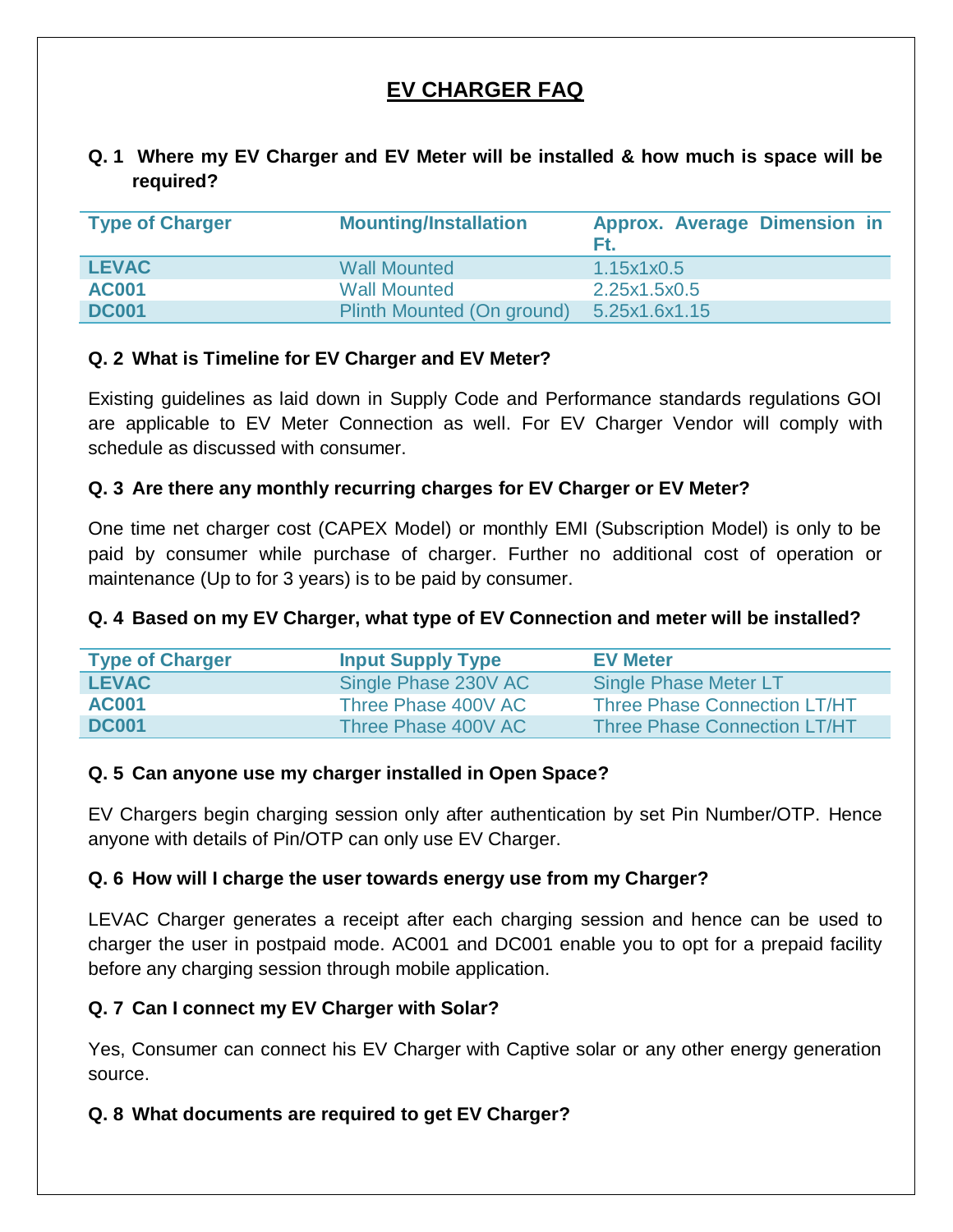Only Two self attested documents i.e. ID proof and land ownership proof of charger installation are required to apply for EV Charger

# **Q. 9 Is there a single application for EV Connection and EV Charger?**

No, consumer has to apply separately for EV Charger at Switch Delhi Portal [\(http://bsesbrpl.com/switchdelhi/](http://bsesbrpl.com/switchdelhi/)) and for EV Connection on BRPL Website.

# **Q. 10 Can I operate my EV Charger from Remote location?**

LEVAC Chargers comes with only Bluetooth connectivity and hence can be controlled and operated within Bluetooth range, but some LEVAC have additional feature of Wi-Fi connectivity which may facilitate remote operation. AC001 and DC001 Chargers have internet connectivity and can be controlled remotely.

# **Q. 11 Why Do I need a separate EV Charger when I have an onboard Charger in Vehicle?**

Having a charger installed at your premises ensures safety while charging along with providing an controlled input to on board charger to ensure it long life and prevent damages due to unstable input supply.

## **Q. 12 How many vehicles can be charged using a single charger?**

LEVAC and DC001 is single Gun charger i.e. you can charge only 1 vehicle at a time while AC001 have 3 guns and enable you to charge 3 vehicles at a time.

## **Q. 13 What is charging time for my Vehicle?**

Charging time for any vehicle depends on current charge status of battery, charger type and battery capacity. On an average With Slow/Moderate speed chargers you can charger your 4 wheeler from 0 to 80% in 6-8 Hours and with a fast charger in about 1 hour.

## **Q. 14 Can I return Charger If not required by me after few years?**

Ownership of charger is transferred to Consumer while installation and hence same cannot be returned by consumer.

## **Q. 15 What will be cost involved in Installation of Charger?**

No additional Cost, Price of charger as mentioned in booklet includes cost of charger, installation cost and 3 years AMC and hence no additional charges are to be paid by consumer.

## **Q. 16 Being a consumer how will receive subsidy for Charger?**

Consumer has to only pay net of subsidy payment to vendor and subsidy is directly credited to vendor account by GNCTD.

## **Q. 17 Can I install a charger from any vendor?**